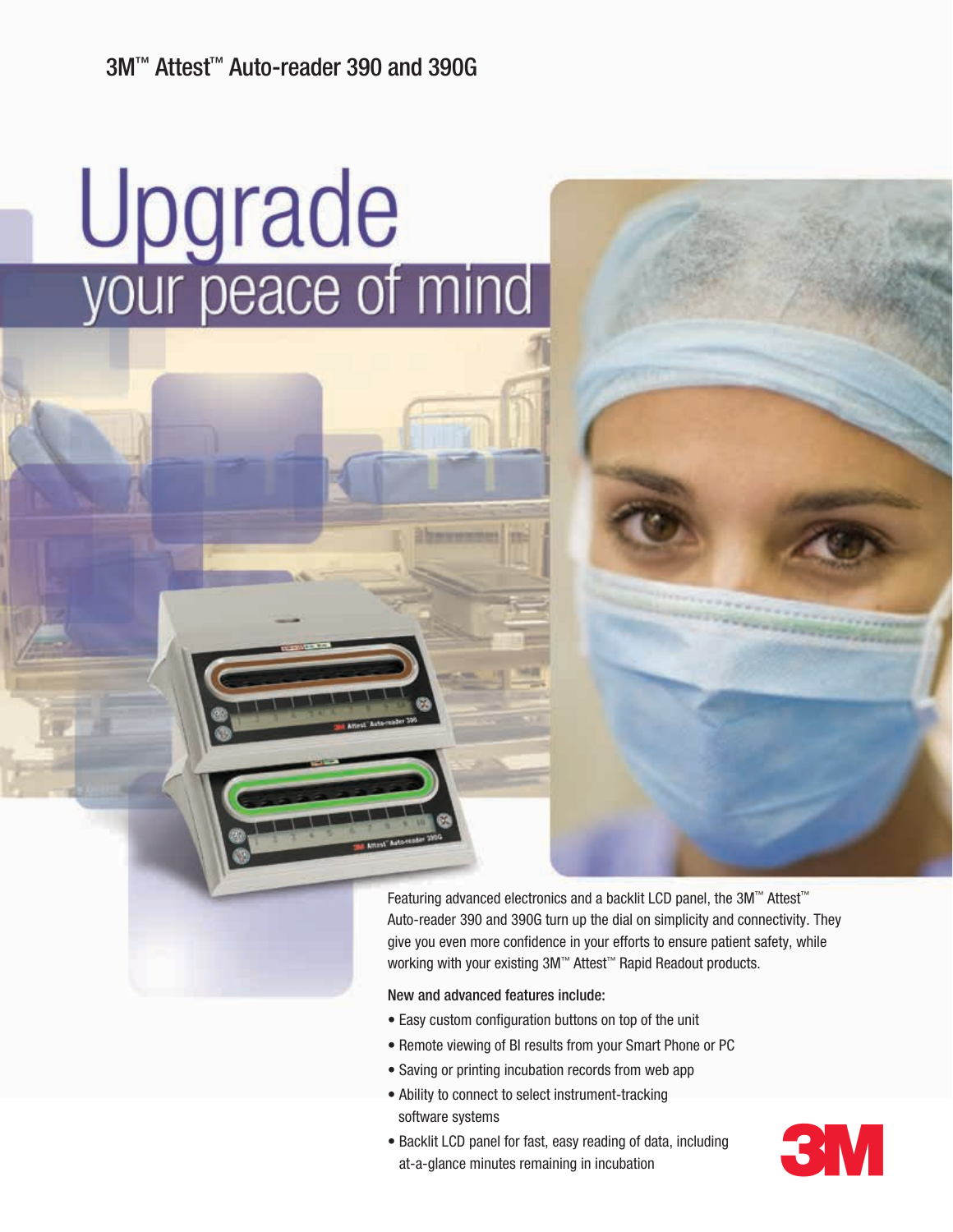# The 3M™ Attest™ Auto-reader 390 and 390G

### **Custom configuration**

- Press once to see time, date, serial number, firmware version and Auto-reader configuration
- Press again to view IP address and date and time that power was supplied to the unit
- Use up and down arrow buttons with on-screen guidance to custom configure settings (or use the internet and your PC)

### **Temperature check**

• Press once to see current heater block temperature

### **Visible indicator**

• A plus (+) symbol appears as soon as a positive result is detected

> **Minutes left in incubation cycle**

Use the products below with the 3M™ Attest™ Auto-reader 390:



**1291 & 1292** 3M™ Attest™ Rapid Readout Steam Biological Indicators



**1296 & 1296F** 3M™ Attest™ Rapid Readout Steam Biological Indicator Test Packs



**41382 & 41382F** 3M™ Attest™ Rapid 5 Steam-Plus Test Packs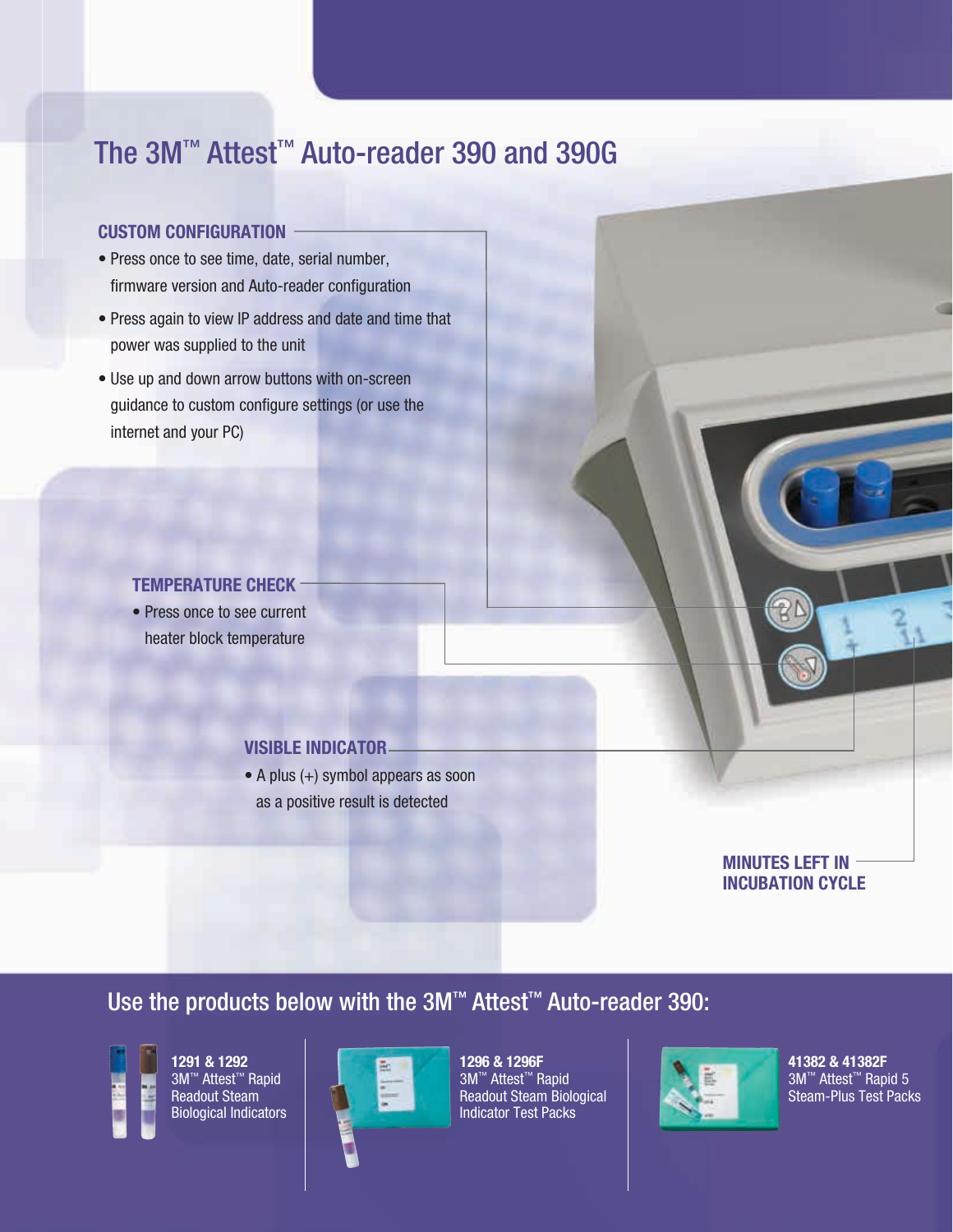

### **Audible alarm**

- For improved monitoring, an audible alarm sounds and the LCD display flashes when a positive result is detected
- Alarm also sounds if a 3M™ Attest™ Rapid Readout Biological Indicator is removed from the reader before final results have been detected
- A minus (-) symbol is displayed to indicate a negative result

# Use the products below with the 3M™ Attest™ Auto-reader 390G:



3M™ Attest™ Rapid Readout EO Biological Indicator



**1298 & 1298F** 3M™ Attest™ Rapid Readout EO Biological Test Packs